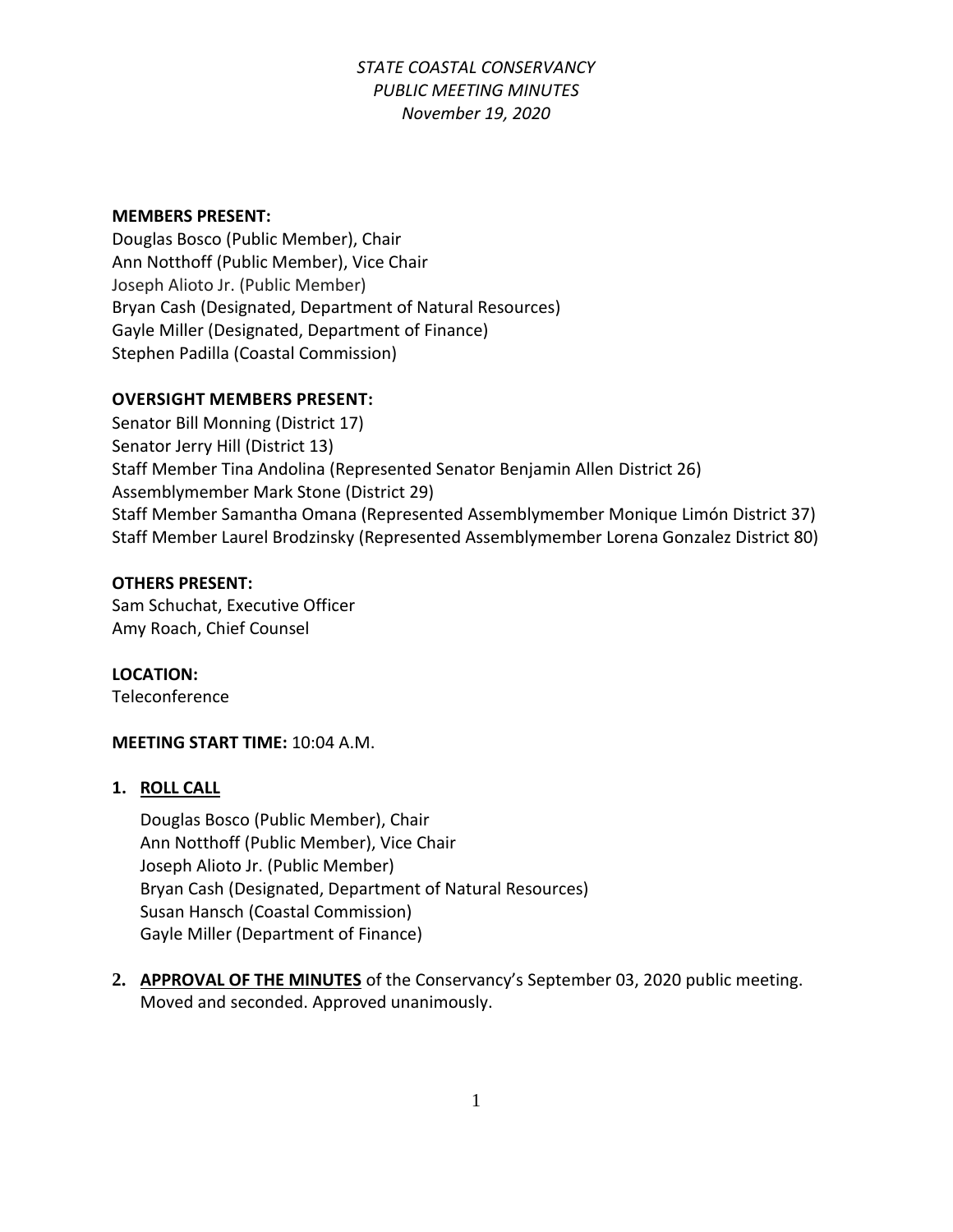#### **3. PUBLIC COMMENTS ON NON-AGENDA ITEMS**

There were numerous public comments regarding the Ballona Wetlands.

#### **4. CONSENT ITEMS**

Chair Bosco asked the board if any member requested any consent item be removed. Hearing no such request, the following consent items were moved for approval, seconded, and approved unanimously:

### **A. Portofino Cove in Huntington Harbor**

Resolution:

"The State Coastal Conservancy hereby authorizes the disbursement of an amount not to exceed twenty-four thousand dollars (\$24,000) to Orange County Coastkeeper ("the grantee") to manage and maintain the public access easement at Portofino Cove in Huntington Harbor in the City of Huntington Beach, Orange County.

Prior to commencement of the project, the grantee shall submit for the review and written approval of the Executive Officer of the Conservancy (Executive Officer) the following:

- 1. A detailed work program, schedule, and budget.
- 2. Names and qualifications of any contractors to be retained for the project.
- 3. A plan for acknowledgement of Conservancy funding."

#### Findings:

"Based on the accompanying staff report and attached exhibits, the State Coastal Conservancy hereby finds that:

- 1. The proposed authorization is consistent with Chapter 9 of Division 21 of the Public Resources Code, regarding a system of public accessways.
- 2. The proposed project is consistent with the current Conservancy Project Selection Criteria and Guidelines.
- 3. The Orange County Coastkeeper is a nonprofit organization organized under section 501(c)(3) of the U.S. Internal Revenue Code."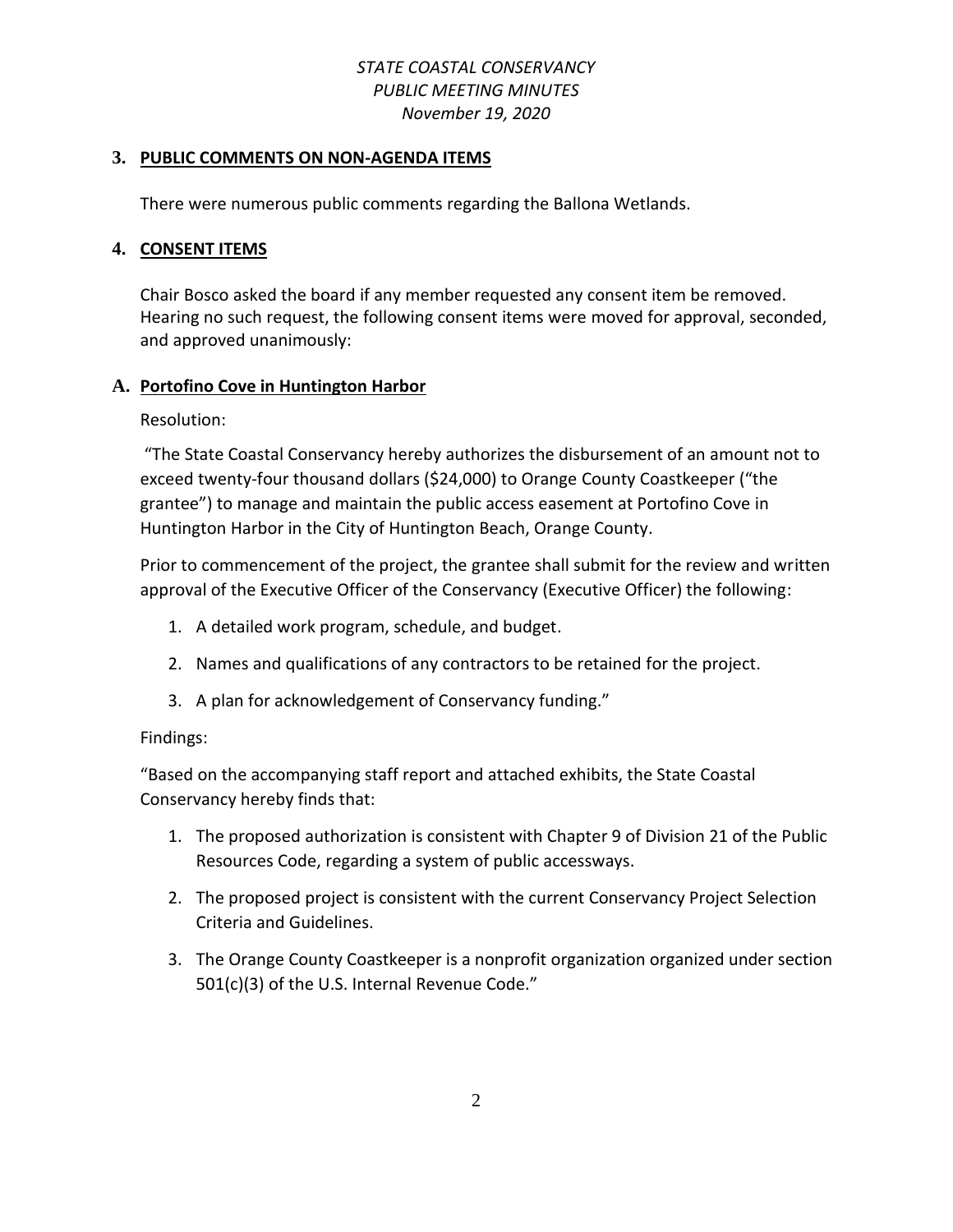#### **B. BAY AREA RIDGE TRAIL**

Resolution:

"The State Coastal Conservancy hereby authorizes the disbursement of an amount not to exceed one hundred twenty-five thousand dollars (\$125,000) to the Napa Valley Transportation Authority ("the grantee") for the design and construction of 2.9 miles of Bay Area Ridge Trail/Napa Valley Vine Trail between Calistoga and Bothe-Napa State Park in Napa County.

Prior to commencement of the project, the grantee shall submit for review and approval of the Executive Officer of the Conservancy (Executive Officer) the following:

- 1. A detailed work program, including project schedule and budget.
- 2. Names and qualifications of any contractors to be employed on the project.
- 3. A plan for acknowledgement of Conservancy funding.
- 4. Evidence that all permits and approvals necessary to implement the project have been obtained.
- 5. Evidence that the grantee has entered into agreements sufficient to enable the grantee to implement, operate, and maintain the project."

#### Findings:

"Based on the accompanying staff report and attached exhibits, the State Coastal Conservancy hereby finds that:

- 1. The proposed authorization is consistent with Chapter 4.5 of Division 21 of the Public Resources Code, regarding public access improvements to and around San Francisco Bay.
- 2. The proposed project is consistent with the current Conservancy Project Selection Criteria and Guidelines.
- 3. The Conservancy has independently reviewed and considered the "Napa Valley Vine Trail: St. Helena to Calistoga Section Final Initial Study/Mitigated Negative Declaration" adopted by the Napa Valley Transportation Authority on August 19, 2020 pursuant to the California Environmental Quality Act and attached to the accompanying staff recommendation as Exhibit 5. The Conservancy finds that the project, as mitigated, avoids, reduces or mitigates potential significant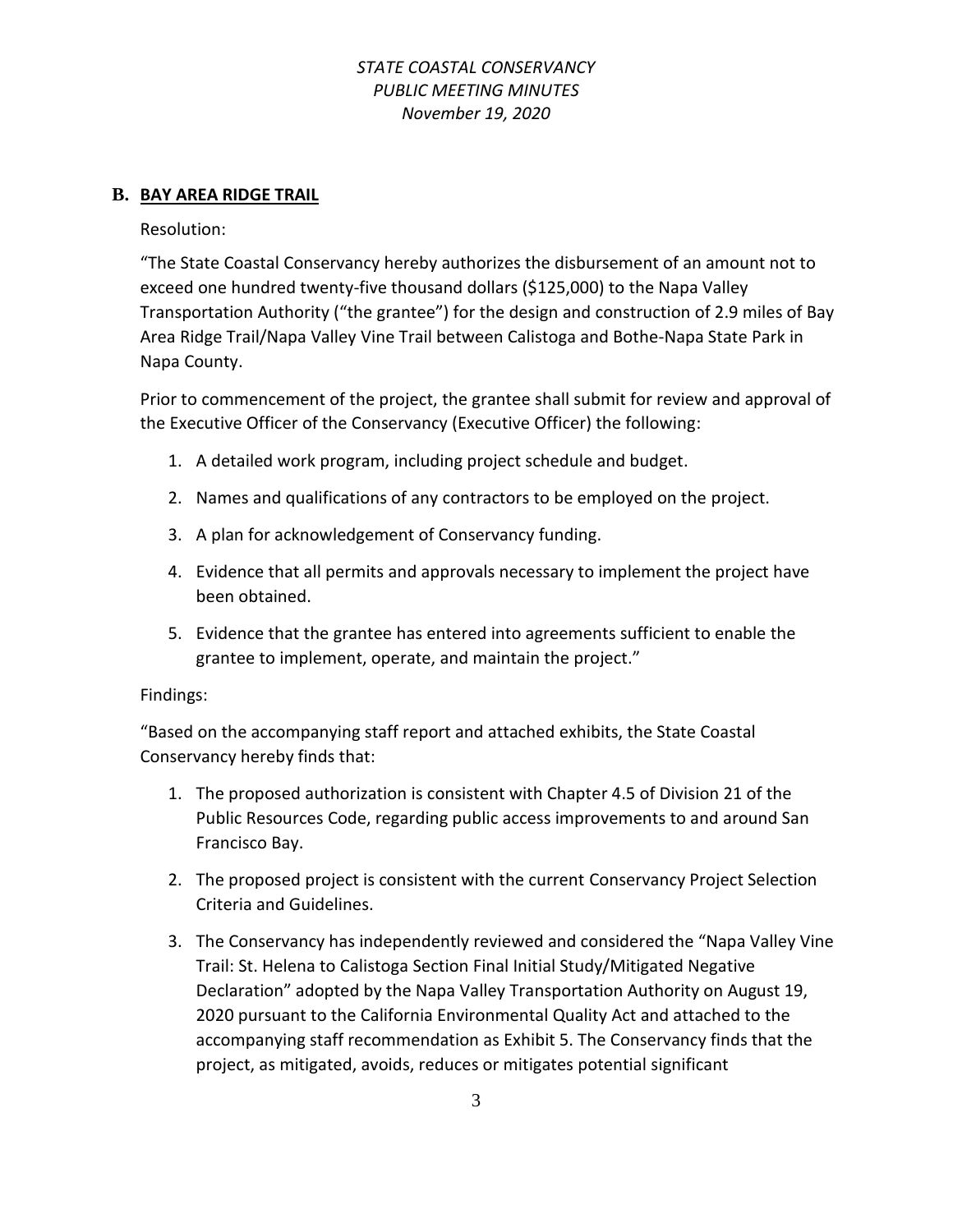environmental effects and that there is no substantial evidence that the project will have a significant effect on the environment, as defined in 14 California Code of Regulations Section 15382."

### **C. PRIORITY CONSERVATION AREA (PCA) GRANT PROGRAM**

### Resolution:

"The State Coastal Conservancy hereby recommends to the Metropolitan Transportation Commission that the following projects (in geographic order) and recommended grant amounts totaling \$2,072,900 be included in the Priority Conservation Area Grant Program:

- 1. One million dollars (\$1,000,000) to the San Francisco County Transportation Authority for preliminary engineering and environmental documentation of Yerba Buena Island Multi-use Pathway in San Francisco County.
- 2. Five hundred thousand dollars (\$500,000) to the City and County of San Francisco to realign and improve existing trail network, including 1,226 linear feet of Ridge Trail, in order to control erosion, increase public safety, restore native plants, and provide interpretive and directional signs at Twin Peaks in San Francisco County.
- 3. One hundred thirty-five thousand one hundred dollars (\$135,100) to the City of South San Francisco to create a conservation and trail master plan for the 65-acre Sign Hill site in San Mateo County.
- 4. One hundred thirty-seven thousand nine hundred dollars (\$137,900) to the County of San Mateo for the San Bruno Habitat Conservation Grazing Pilot Program at San Bruno Mountain in San Mateo County.
- 5. Three hundred thousand dollars (\$300,000) to the West Oakland Environmental Indicators Project to plant trees and vegetation along transportation routes to buffer the community from air quality impacts, improve aesthetics, and reduce urban heat effects in the City of Oakland, Alameda County."

### Findings:

"Based on the accompanying staff report and attached exhibits, the State Coastal Conservancy hereby finds that:

The proposed authorization is consistent with Section 31113 and Chapter 4.5 of Division 21 of the Public Resources Code, regarding the Conservancy's authority to address the potential impacts of climate change and the resource and recreational goals of the San Francisco Bay Area Conservancy Program."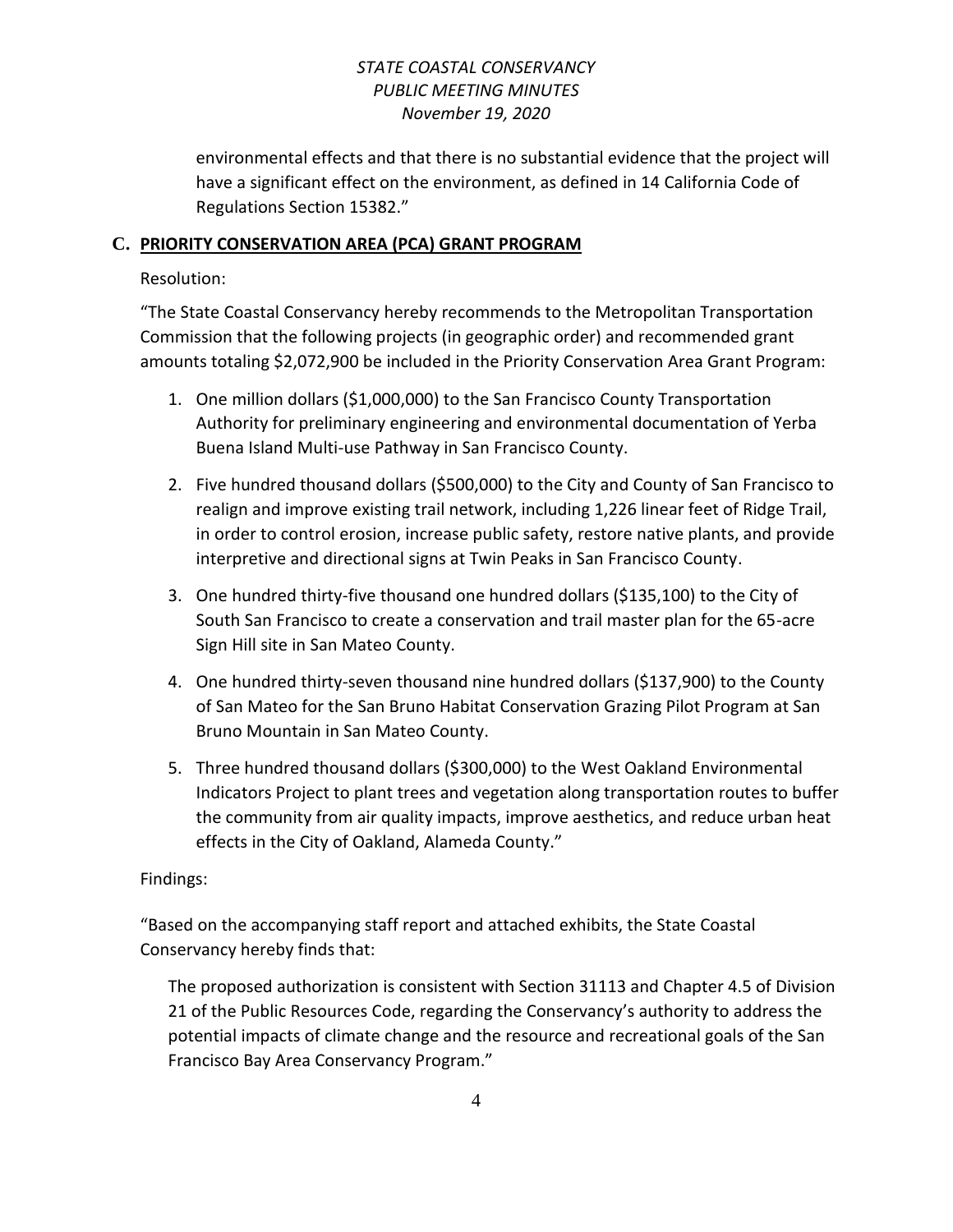#### **D. SOUTH SAN FRANCISCO BAY SHORELINE PROJECT**

Resolution:

"The State Coastal Conservancy hereby authorizes the disbursement of an amount not to exceed one million dollars (\$1,000,000) to California Wildlife Foundation ("the grantee") to develop final construction documents for ecotone earthwork as well as levee and ecotone revegetation as part of the Conservancy's cost share required by the Project Partner Agreement for the South San Francisco Bay Shoreline Project with the U.S. Army Corps of Engineers and Santa Clara Valley Water District.

Prior to commencement of the project, the grantee shall submit for the review and written approval of the Executive Officer of the Conservancy (Executive Officer) the following:

- 1. A detailed work program, schedule, and budget.
- 2. Names and qualifications of any contractors to be retained in carrying out the project.
- 3. A plan for acknowledgement of Conservancy funding."

#### Findings:

"Based on the accompanying staff report and attached exhibits, the State Coastal Conservancy hereby finds that:

- 1. The proposed authorization is consistent with Chapter 4.5 of Division 21 of the Public Resources Code, regarding the Conservancy's mandate to address the resource and recreational goals of San Francisco Bay Area.
- 2. The proposed project is consistent with the current Conservancy Project Selection Criteria and Guidelines.
- 3. The California Wildlife Foundation is a nonprofit organization organized under section 501(c)(3) of the U.S. Internal Revenue Code."

### **E. SOUTHERN SEA OTTER**

Resolution:

"The State Coastal Conservancy hereby authorizes the disbursement of an amount not to exceed seventy-nine thousand seven hundred fifty dollars (\$79,750) to Monterey Bay Aquarium to implement one project to assist in the recovery of the southern sea otter, specifically as follows: Monterey Bay Aquarium will raise and release up to three stranded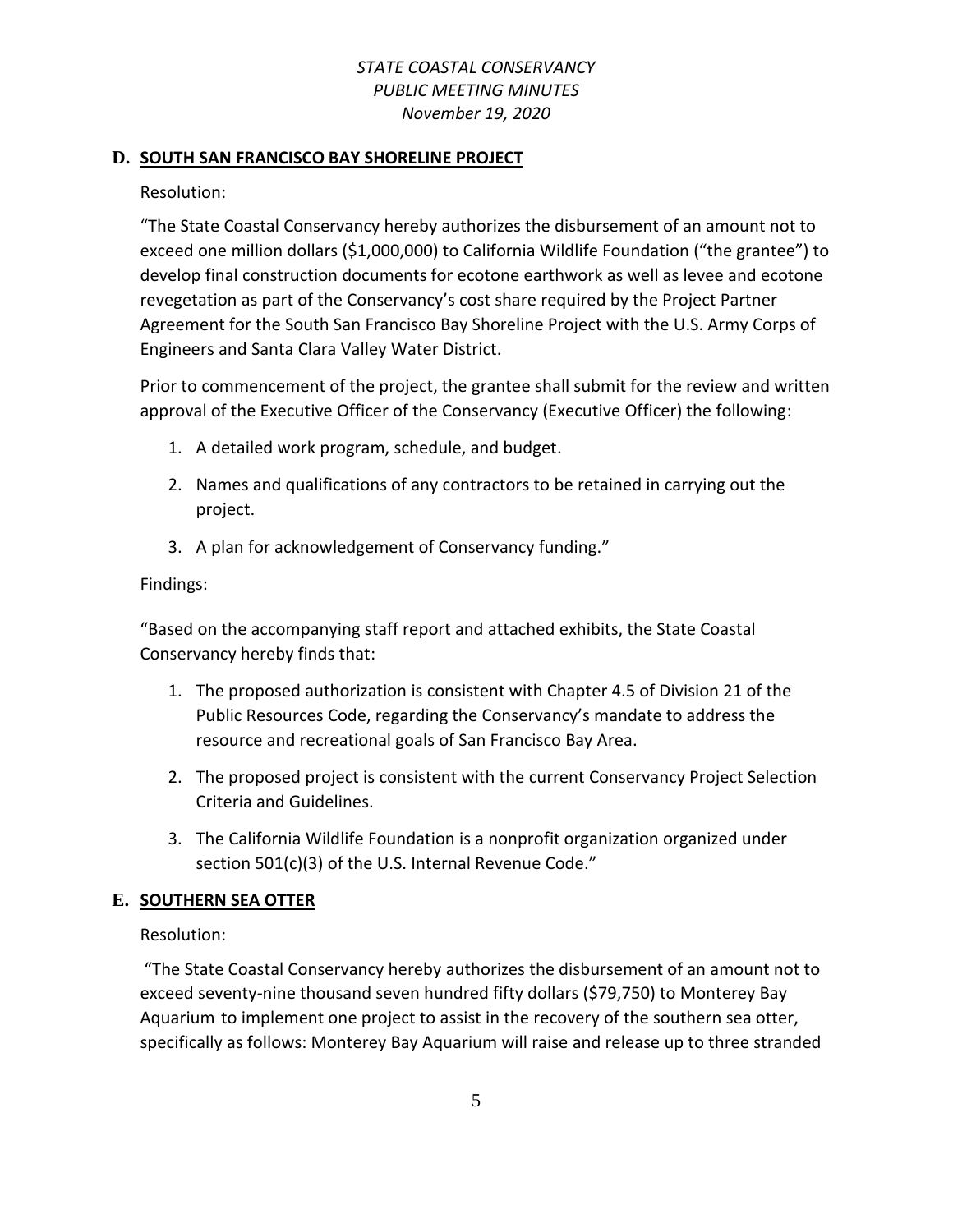sea otter pups to Morro Bay using captive female sea otters as surrogate mothers, and will analyze and circulate best practices for raising sea otter pups by surrogacy .

Prior to commencement, the grantee shall submit for the review and written approval of the Executive Officer of the Conservancy (Executive Officer) the following:

- 1. A detailed work program, schedule, and budget.
- 2. Names and qualifications of any contractors to be retained in carrying out the project.
- 3. A plan for acknowledgement of Conservancy funding.
- 4. Evidence that all permits and approvals required to implement the project have been obtained."

#### Findings:

"Based on the accompanying staff report and attached exhibits, the State Coastal Conservancy hereby finds that:

- 1. The proposed authorization is consistent with Chapter 5.5 of Division 21 of the Public Resources Code, regarding Integrated Coastal and Marine Resource Protection.
- 2. The proposed project is consistent with the current Conservancy Project Selection Criteria and Guidelines.
- 3. The Monterey Bay Aquarium is a nonprofit organization organized under section 501(c)(3) of the U.S. Internal Revenue Code."

### **F. MARSH MIGRATION AND ESTUARY DYNAMICS**

### Resolution:

"The State Coastal Conservancy hereby authorizes the disbursement of an amount not to exceed forty-eight thousand two hundred and ten dollars (\$48,210) of funds received from the National Oceanic and Atmospheric Administration (NOAA) to augment the Conservancy's previously authorized disbursements for marsh migration and estuary dynamics studies that will further the goals of the Southern California Wetlands Recovery Project in Santa Barbara, Ventura, Los Angeles, Orange and San Diego counties." It is anticipated that the augmented funding will be disbursed as follows:

It is anticipated that the augmented funding will be disbursed as follows: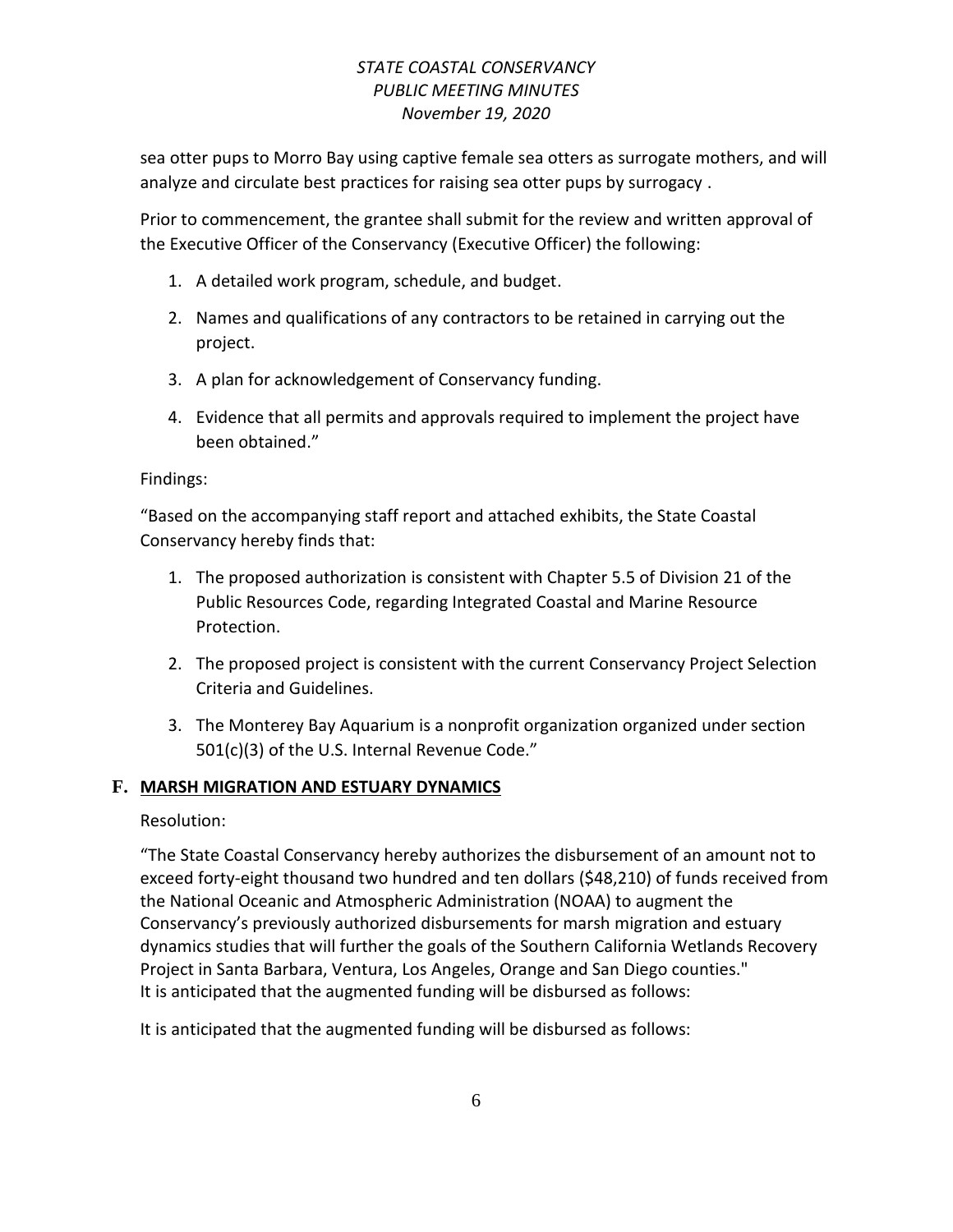- 1. Up to twenty-eight thousand four hundred eighteen dollars (\$28,419) to the U.S. Geological Survey; and.
- 2. Up to nineteen thousand seven hundred ninety dollars (\$19,791) to the Southern California Coastal Water Research Project.

Prior to commencement of funds, the grantees shall submit for the review and written approval of the Executive Officer of the Conservancy (Executive Officer) the following:

- 1. A detailed work program, schedule, and budget.
- 2. Names and of any contractors to be retained in carrying out the project.
- 3. A plan for acknowledgement of Conservancy funding."

### Findings:

"Based on the accompanying staff report and attached exhibits, the State Coastal Conservancy hereby finds that:

- 1. The proposed authorization is consistent with Chapter 6 of Division 21 of the Public Resources Code, regarding resource enhancement.
- 2. The proposed project is consistent with the current Conservancy Project Selection Criteria and Guidelines."

# **G. JALAMA BEACH**

Resolution:

"The State Coastal Conservancy hereby authorizes the disbursement of an amount not to exceed one hundred thousand dollars (\$100,000) to the County of Santa Barbara ("the grantee") to prepare feasibility and technical studies, design plans, and a County permit preapplication package for a new coastal trail, coastal access parking spaces and accessway improvements at Jalama Beach County Park, in northern Santa Barbara County.

- 1. A detailed work program, schedule, and budget.
- 2. Names and qualifications of any contractors to be retained in carrying out the project.
- 3. A plan for acknowledgement of Conservancy funding.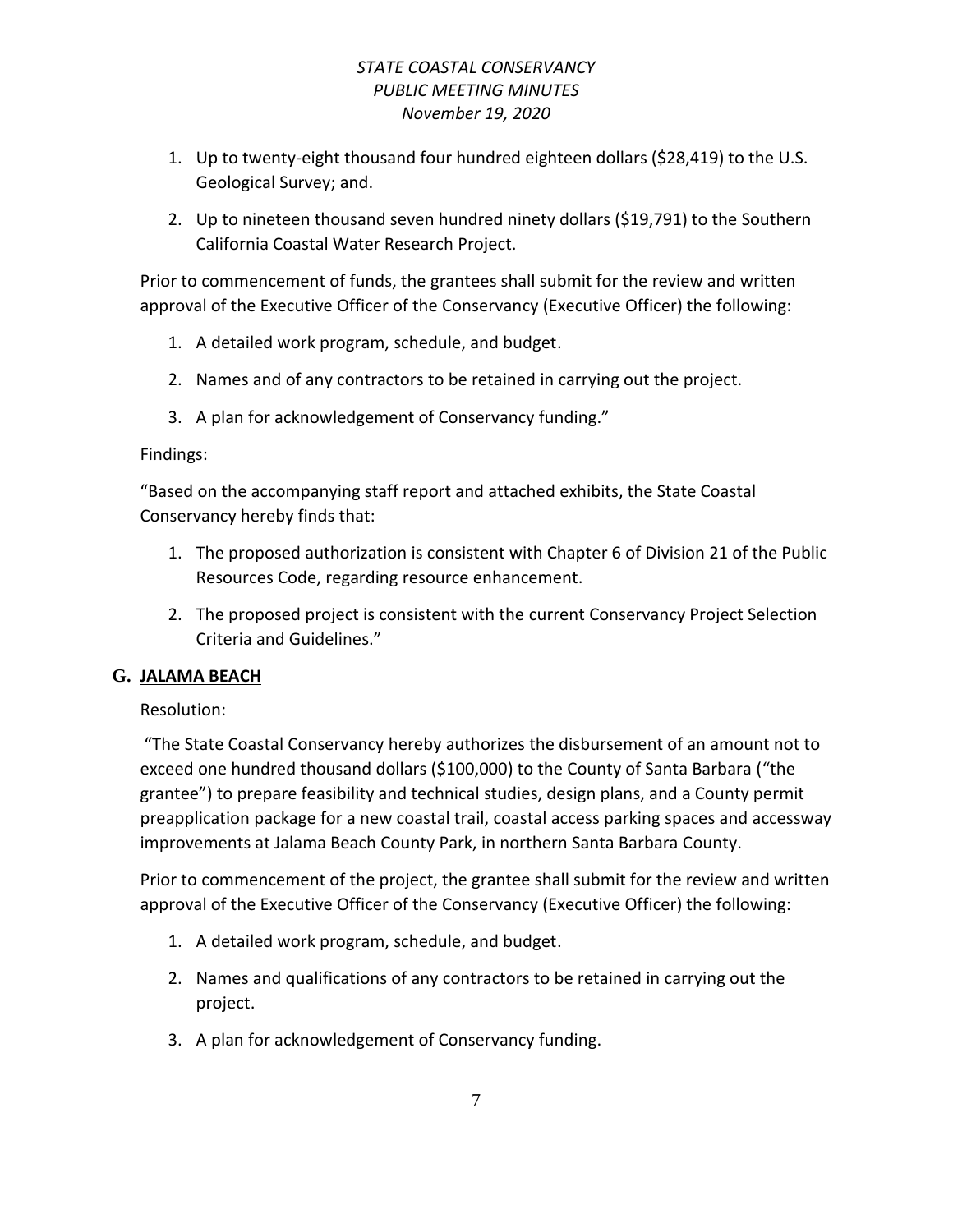In addition, to the extent appropriate, the City of Santa Barbara shall incorporate the guidelines of the Conservancy's 'Standards and Recommendations for Accessway Location and Development'."

### Findings:

"Based on the accompanying staff report and attached exhibits, the State Coastal Conservancy hereby finds that:

- 1. The proposed authorization is consistent with Chapter 9 of Division 21 of the Public Resources Code, regarding public access.
- 2. The proposed project is consistent with the current Conservancy Project Selection Criteria and Guidelines."

### **5. EXECUTIVE OFFICER REPORT**

- **A.** Mary Small, Deputy Executive Officer, described the process and schedule for updating the Conservancy's Project Selection Criteria.
- **B.** Sam Schuchat, Executive Officer, presented a Certificate of Appreciation to Oversight Members State Senators Bill Monning and Jerry Hill, for their outstanding contributions benefitting the California Coast.
- **C.** Sam Schuchat, Executive Officer, presented the 2021 State Coastal Conservancy Meeting Schedule. The meeting schedule was moved and seconded. The 2021 State Coastal Conservancy Meeting Schedule was approved unanimously.
- **D.** Megan Cooper, Regional Program Manager for South Coast, presented a report on the Regional Strategy for the Southern California Wetlands Recovery Project.

### **SOUTH COAST**

# **6. ELK RIVER ESTUARY RESTORATION PROJECT**

Joel Gerwein of the Coastal Conservancy presented the Staff Recommendation.

There were numerous public comments supporting and opposing the project.

Resolution:

"The State Coastal Conservancy hereby authorizes the disbursement of an amount not to exceed two hundred fifty thousand dollars (\$250,000) to the Los Cerritos Wetlands Authority ("the grantee") to prepare plans, environmental documents, and permit applications for wetland restoration and public access facilities in the southern area of the Los Cerritos Wetlands.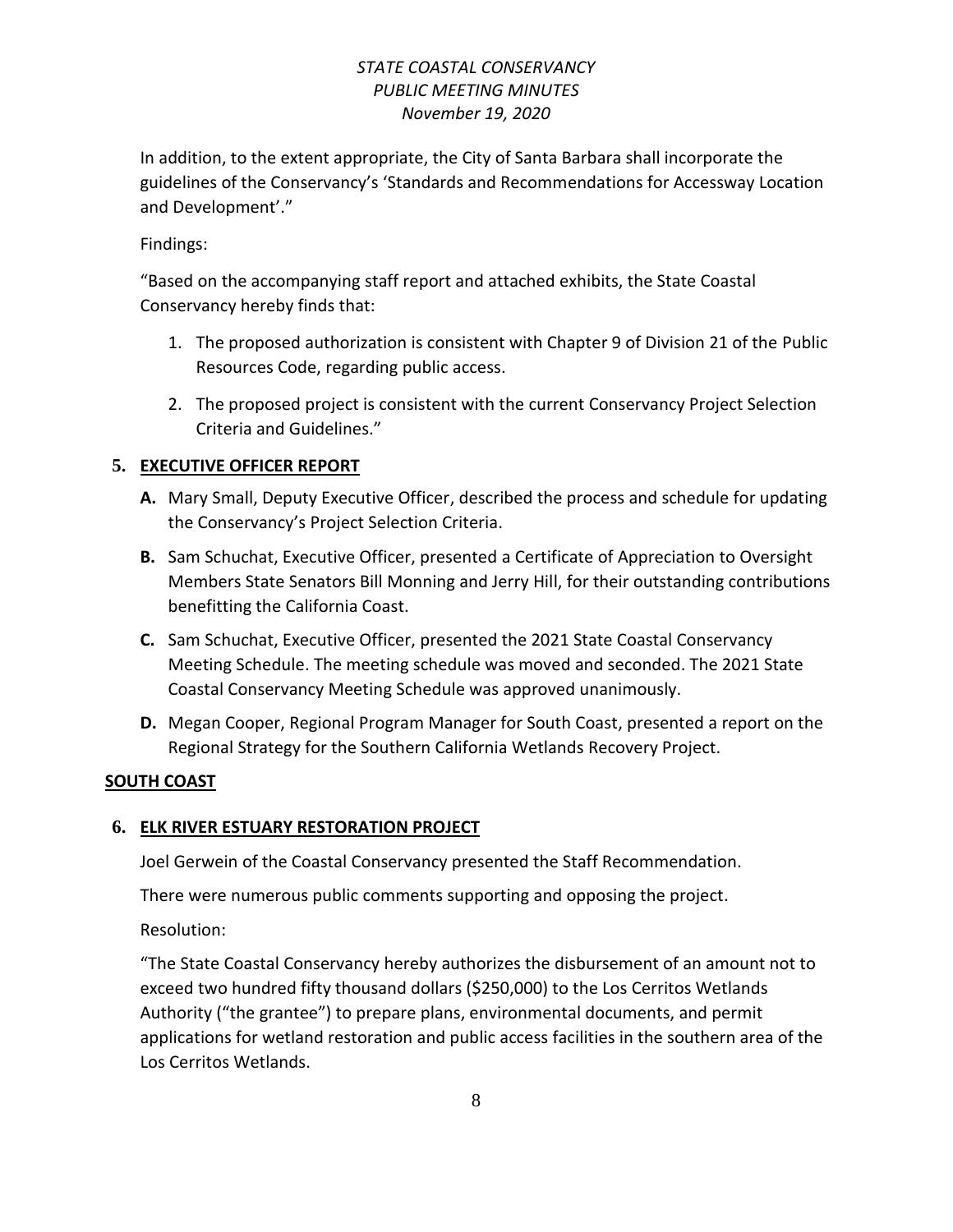Prior to commencement of the project, the grantee shall submit for the review and written approval of the Executive Officer of the Conservancy (Executive Officer) the following:

- 1. A detailed work program, schedule, and budget.
- 2. Names and qualifications of any contractors to be retained to implement the project.
- 3. A plan for acknowledgement of Conservancy funding."

### Findings:

"Based on the accompanying staff report and attached exhibits, the State Coastal Conservancy hereby finds that:

- 1. The proposed authorization is consistent with Chapter 5.5 of Division 21 of the Public Resources Code, regarding Integrated Coastal and Marine Resources Protection.
- 2. The proposed project is consistent with the current Conservancy Project Selection Criteria and Guidelines."

Moved and seconded. Approved unanimously.

### **7. ROSE VALLEY CREEK**

Sam Jenniches of the Coastal Conservancy presented the Staff Recommendation.

Resolution:

"The State Coastal Conservancy hereby authorizes the disbursement of an amount not to exceed four hundred and forty-five thousand, nine hundred and ninety dollars (\$445,990) to California Trout, Inc. ("the grantee") to plan and prepare designs, technical analysis, and reports for a riparian habitat restoration project at Rose Valley Creek in Los Padres National Forest in unincorporated Ventura County.

- 1. A detailed work program, schedule, and budget.
- 2. Names and qualifications of any contractors to be retained for the project.
- 3. Approves the Redwood National and State Park Visitor Center and Restoration Project, which includes the Prairie Creek Restoration Project.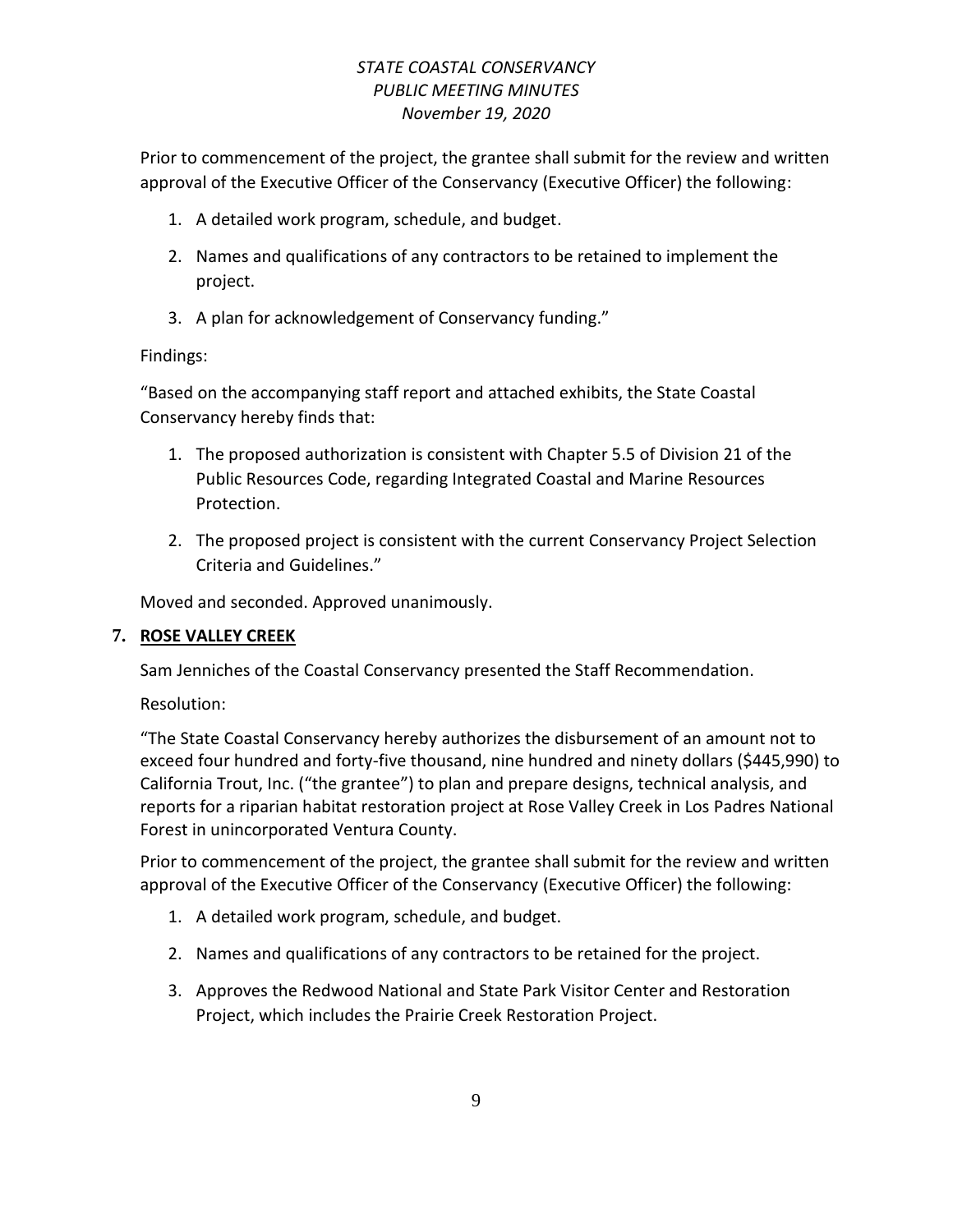4. A plan for acknowledgement of the Conservancy and the Water Quality, Supply, and Infrastructure Improvement Act of 2014 as the source of that funding."

### Findings:

"Based on the accompanying staff report and attached exhibits, the State Coastal Conservancy hereby finds that:

- 1. The proposed authorization is consistent with Chapter 3 of Division 21 of the Public Resources Code regarding funding feasibility studies and plans (Section 31111) and Chapter 5.5 regarding restoration of fish and wildlife habitat in coastal watersheds (Section 31220).
- 2. The proposed project is consistent with the current Conservancy Project Selection Criteria and Guidelines.
- 3. California Trout, Inc. is a nonprofit organization existing under section 501(c)(3) of the U.S. Internal Revenue Code."

Moved and seconded. Approved unanimously.

### **8. BIG ROCK BEACH**

Megan Cooper of the Coastal Conservancy presented the Staff Recommendation.

Resolution:

"The State Coastal Conservancy hereby authorizes the disbursement of an amount not to exceed five hundred fifty thousand dollars (\$550,000) to the Mountains Recreation and Conservation Authority ("the grantee") to construct new public beach access improvements at Big Rock Beach in the City of Malibu.

- 1. A detailed work program, schedule, and budget.
- 2. Names and qualifications of any contractors to be retained in carrying out the project.
- 3. A plan for acknowledgement of Conservancy funding.
- 4. Evidence that all permits and approvals required to implement the project have been obtained.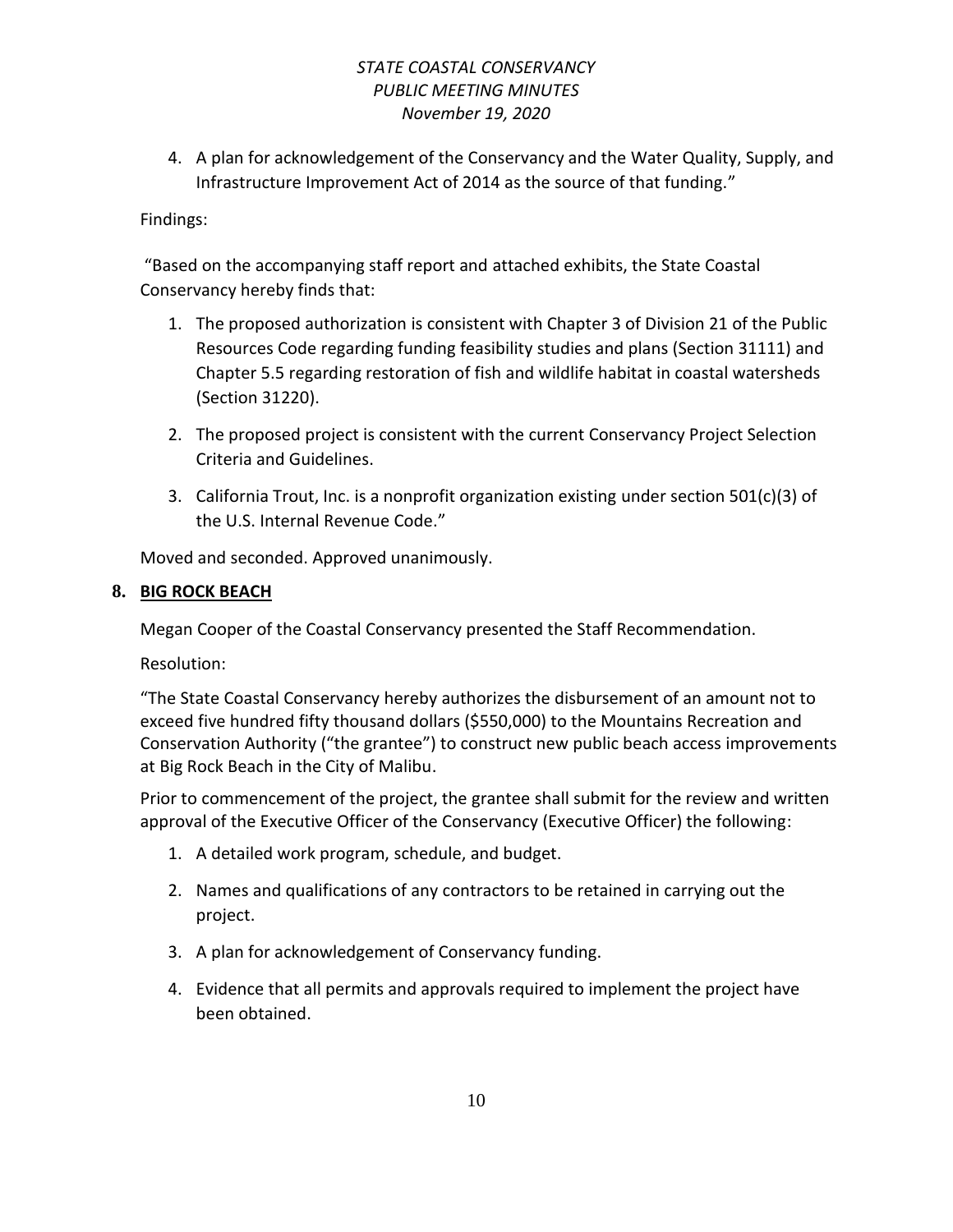5. Evidence that the grantee has entered into agreements sufficient to enable the grantee to implement, operate, and maintain the project.

In addition, to the extent appropriate, the grantee shall incorporate the guidelines of the Conservancy's 'Standards and Recommendations for Accessway Location and Development'."

### Findings:

"Based on the accompanying staff report and attached exhibits, the State Coastal Conservancy hereby finds that:

- 1. The proposed authorization is consistent with Chapter 9 of Division 21 of the Public Resources Code, regarding a system of public accessways.
- 2. The proposed project is consistent with the current Conservancy Project Selection Criteria and Guidelines."

### **STATEWIDE**

# **9. EXPLORE THE CALIFORNIA COAST**

Virgilio Cuasay, Shalini Kannan, Emely Lopez of the Coastal Conservancy presented the Staff Recommendation.

Resolution:

"The State Coastal Conservancy hereby authorizes the disbursement of an amount not to exceed six hundred ninety-five thousand dollars (\$695,000) to 21 nonprofit organizations and public agencies for 21 projects that facilitate and enhance the public's opportunities to explore the California coast. The projects described in the accompanying staff report may be modified to protect the health of participants during the COVID-19 pandemic so long as the modified projects promote this goal of facilitating and enhancing the public's opportunities to explore the California coast. The 21 nonprofit organizations and public agencies are as follows (presented in alphabetical order):

- Big Sur Land Trust: Thirty-five thousand dollars (\$35,000) to provide approximately 300 youth from Monterey County with an overnight summer camp experience along the Big Sur coast.
- Camp Phoenix: Thirty-five thousand dollars (\$35,000) to provide a 3-week, overnight summer immersion program for approximately 105 low-income Oakland youth along the San Mateo County coast.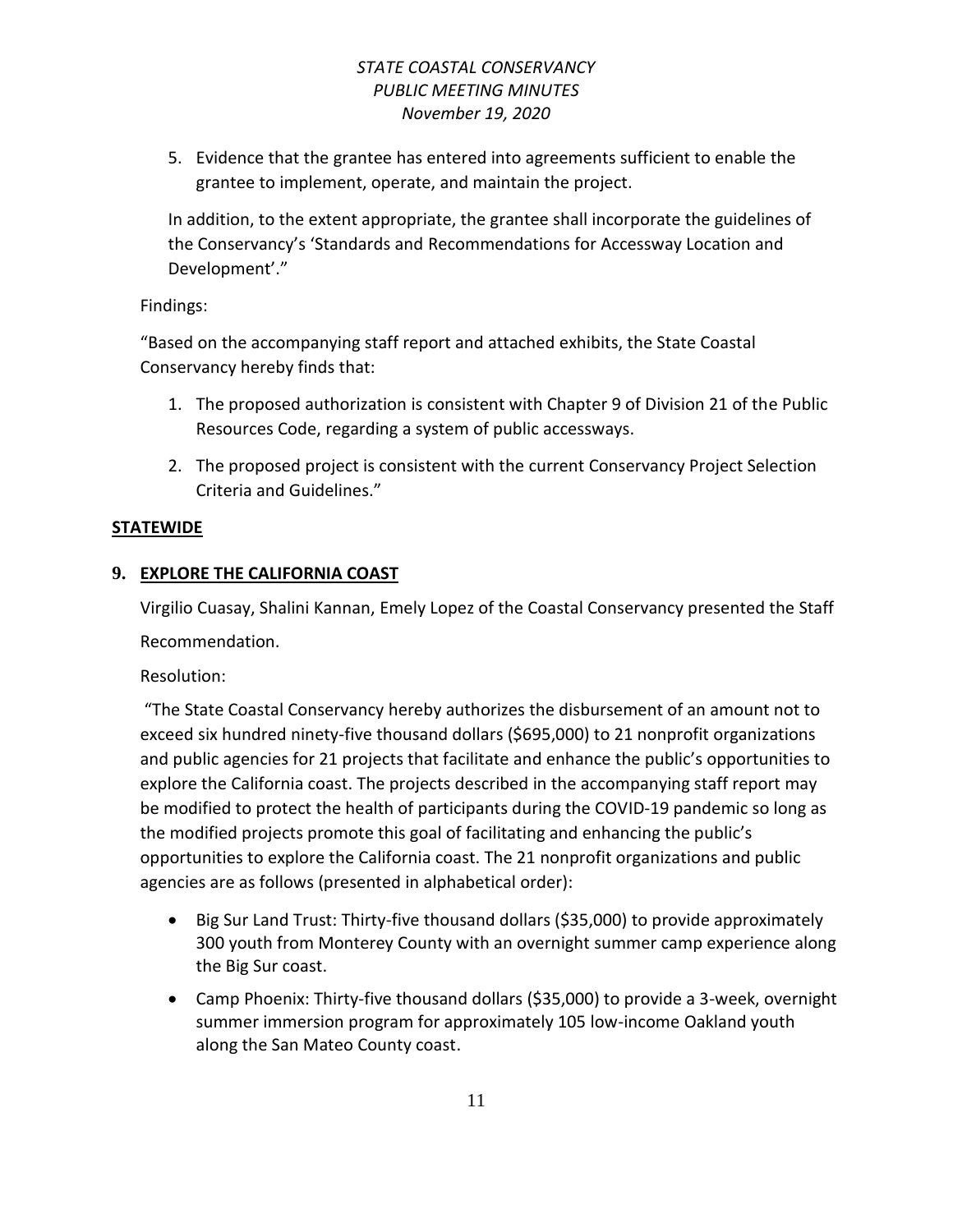- City of Santa Maria Recreation and Parks Department: Thirty-five thousand dollars (\$35,000) to provide an eight-month program of coastal activities from Santa Cruz to Santa Barbara for approximately 105 at-risk and low-income teens from the City of Santa Maria.
- City Surf Project: Thirty-five thousand dollars (\$35,000) to provide surfing programs, at no or low-cost, to approximately 280 youth from Title 1 schools and underserved communities from San Francisco and the broader Bay Area.
- Community Initiatives (Fiscal Sponsor for Latino Outdoors): Forty thousand dollars (\$40,000) to provide a 5-month program, accessible to approximately 55 youth including low-income participants, English learners, Native American and immigrant high school and undergraduate youth of color, to explore various activities along the San Diego County coast.
- Environmental Traveling Companions: Thirty-five thousand dollars (\$35,000) to provide kayak adventures on San Francisco and Tomales Bay for approximately 840 under-resourced youth and people with disabilities from through the Bay Area.
- Fathers & Families of San Joaquin: Thirty-five thousand dollars (\$35,000) to provide healing retreats to the Monterey Bay coast for approximately 65 Stockton residents that are systems-impacted youth, formerly incarcerated individuals, victims of violence, and their respective families.
- Friends of the Dunes (Fiscal Sponsor for Tolowa Dunes Stewards): Forty thousand dollars (\$40,000) to provide coastal field trips that highlight the Tolowa coast in Del Norte County for about 1,100 participants from local and tribal groups and youth from across the state.
- LandPaths: Thirty-five thousand dollars (\$35,000) to provide approximately 420 lowincome and English learner youth and their families coastal trips to explore and help steward the Sonoma County coast.
- Nature Collective: Forty thousand dollars (\$40,000) to provide approximately 810 participants, including students from Title 1 elementary schools in the Escondido Union School District and their families opportunities to explore a variety of northern San Diego County coastal environments.
- Ocean Discovery Institute: Forty thousand dollars (\$40,000) to provide coastal fields trips and ocean science education to approximately 1,800 3<sup>rd</sup> through 5th grade public school students in the community of City Heights in San Diego.
- Outdoor Outreach: Forty thousand dollars (\$40,000) to provide coastal trips to introduce approximately 400 vulnerable and disadvantaged youth in San Diego to activities such as kayaking, paddle boarding, surfing, biking, hiking, and tide-pooling.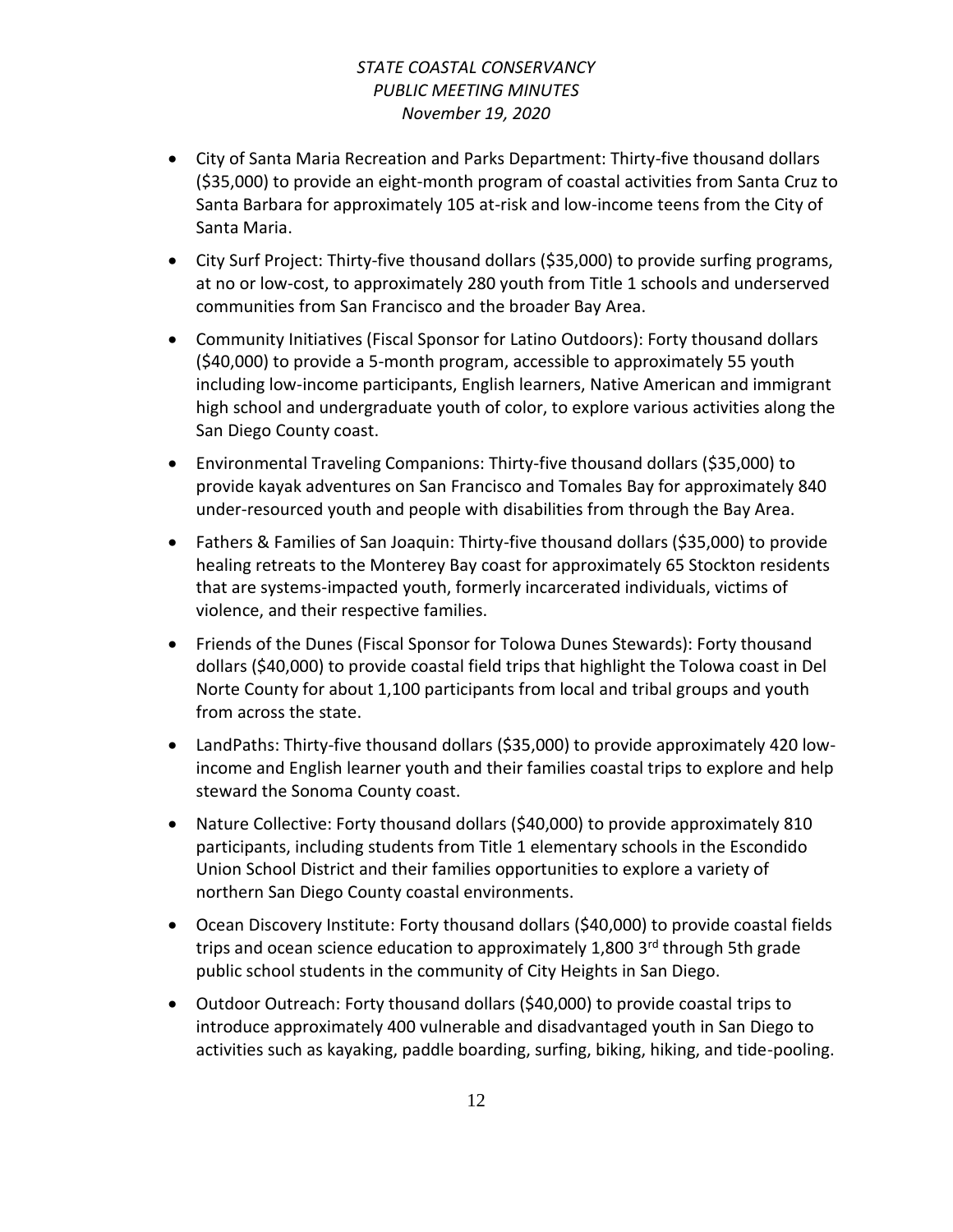- Outward Bound Adventures Inc.: Twelve thousand three hundred dollars (\$12,300) to provide a five-day, four-night excursion to California's central coast for approximately 25 youth from the Torres Martinez Desert Cahuilla Indians Tribe.
- Santa Monica Conservancy: Twenty-nine thousand two hundred dollars (\$29,200) to take approximately 15 underserved youth from the City of San Bernardino on an 11 day expedition to learn about coastal ecology and the history of people of color along the coast from Monterey Bay to Santa Monica Bay.
- Sierra Club Foundation (Fiscal Sponsor for Angeles Inspiring Connections Outdoors): Fifteen thousand dollars (\$15,000) to provide approximately 26 trips for approximately 1,000 students, parents, and teachers from Title 1 schools in Los Angeles County to parks, beaches, and wetlands along the coast from Pt. Mugu State Beach in Ventura County down to Crystal Cove State Park in Orange County.
- Social Good Fund (Fiscal Sponsor for Brown Girl Surf): Thirty-five thousand dollars (\$35,000) to offer a surfing and ocean education project along the San Mateo Coast for approximately 100 underserved women and girls, primarily from Alameda and other Bay Area Counties.
- Sonoma County Regional Parks Foundation: Thirty-five thousand dollars (\$35,000) to provide an integrated recreation, education, and leadership coastal experience for approximately 130 Sonoma County youth.
- STOKED Mentoring Inc.: Thirty-five thousand dollars (\$35,000) to provide mentorship through ocean sports at Los Angeles County beaches to approximately 280 low-income, high needs youth, primarily from the MacArthur Park neighborhood of Los Angeles, and their families.
- Ventana Wildlife Society: Thirty-four thousand eight hundred dollars (\$34,800) to offer a nature prescription program at coastal locations throughout Monterey to approximately 200 participants from migrant farm-working families in East Salinas as a strategy to combat childhood obesity, anxiety, and stress.
- Waterside Workshops: Thirty-three thousand seven hundred dollars (\$33,700) to provide approximately 50 low-income East Bay youth outdoor recreational experiences in their own community and trips to coastal and bayfront sites in San Mateo, Marin, and Sonoma Counties.
- YES Nature to Neighborhoods: Thirty-five thousand dollars (\$35,000) to engage approximately 145 under-represented Richmond teens in marine, coastal, and bay conservation and experiential education. The environmental education and leadership development program includes outings to locations in Contra Costa and Marin counties.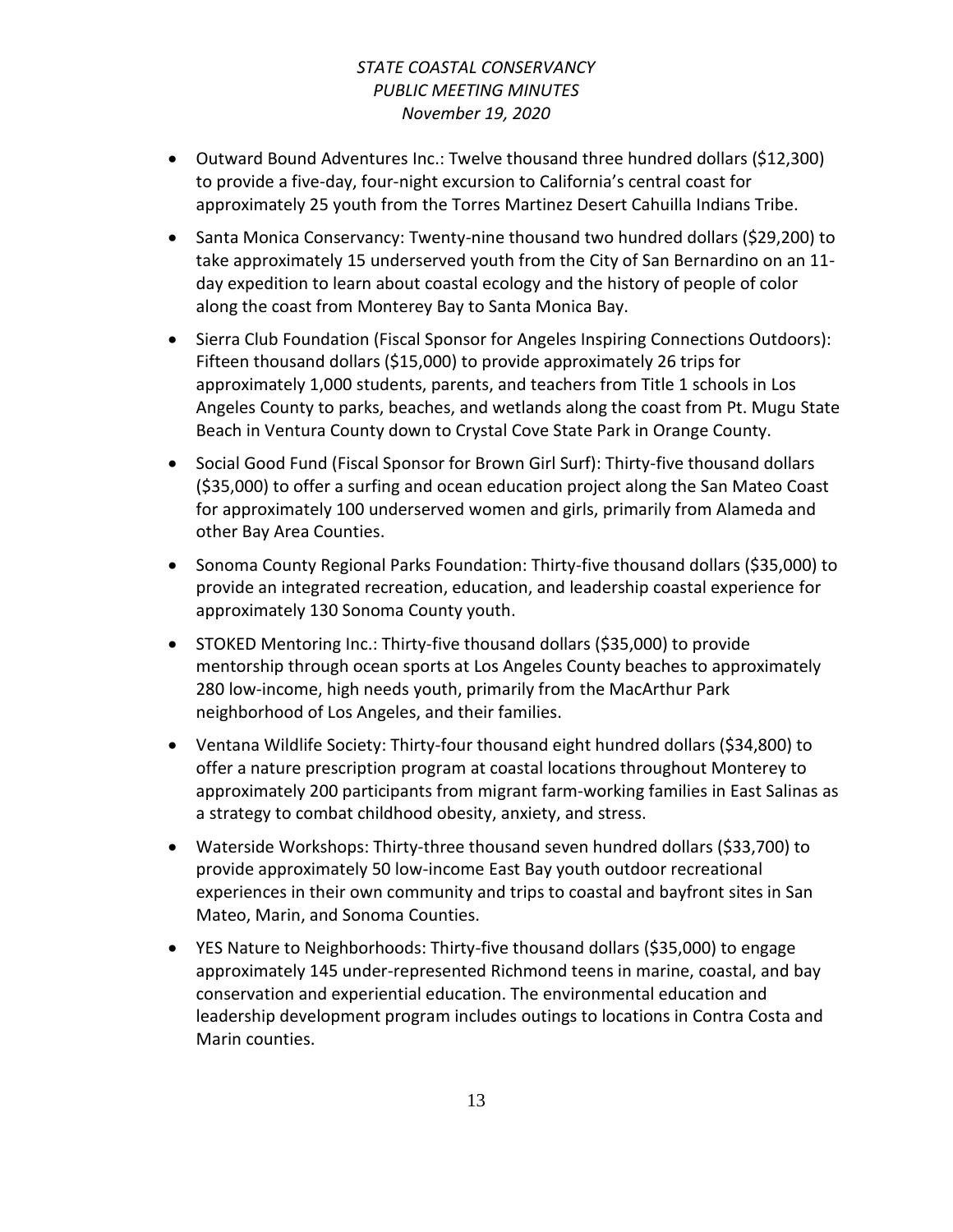Prior to commencement of the project, the grantee shall submit for the review and written approval of the Executive Officer of the Conservancy (Executive Officer) the following:

- 1. A detailed work program, schedule, and budget.
- 2. Names and qualifications of any contractors to be retained in carrying out the project.
- 3. A plan for acknowledgement of Conservancy funding.
- 4. Any other applicable agreements determined necessary for the project by the Conservancy's Executive Officer."

Findings:

"Based on the accompanying staff report and attached exhibits, the State Coastal Conservancy hereby finds that:

- 1. The proposed authorization is consistent with Chapters 3, 4.5 and 9 of Division 21 (Sections 31000 et seq.) of the Public Resources Code, regarding undertaking educational projects relating to coastal resources (Ch. 3), the resource and recreational goals in the San Francisco Bay Area (Chapter 4.5), and the establishment of a system of public accessways to and along the California coast (Chapter 9).
- 2. The proposed project is consistent with the current Conservancy Project Selection Criteria and Guidelines.
- 3. The proposed nonprofit organization grantees are nonprofit organizations organized under Section 501(c)(3) of the U.S. Internal Revenue Code."

Moved and seconded. Approved unanimously.

### **CENTRAL COAST**

# **10. CAVE LANDING COASTAL ACCESS**

Tim Duff of the Coastal Conservancy presented the Staff Recommendation.

Speaking in favor of the Staff Recommendation: Shaun Cooper and Nick Franco of the San Luis Obispo County Park Department.

Resolution:

"The State Coastal Conservancy hereby authorizes the disbursement of an amount not to exceed \$250,000 (two hundred fifty thousand dollars) to the County of San Luis Obispo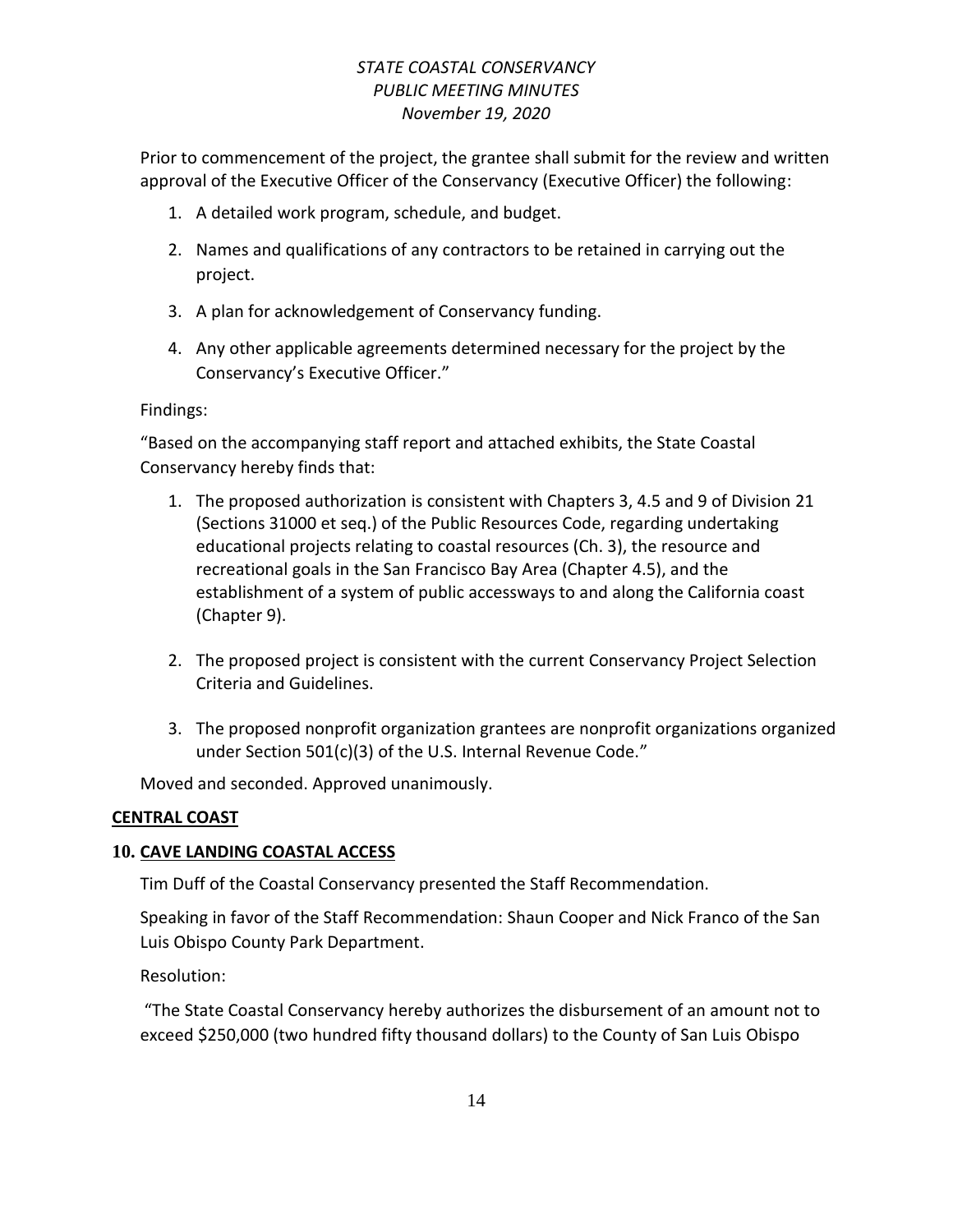(County) to construct public access improvements to an existing informal coastal park at Cave Landing, subject to the following conditions:

Prior to commencement of the project, the grantee shall submit for the review and written approval of the Executive Officer of the Conservancy (Executive Officer) the following:

- 1. A detailed work program, schedule, and budget.
- 2. Names and qualifications of any contractors to be retained in carrying out the project.
- 3. A plan for acknowledgement of Conservancy funding.
- 4. Evidence that all permits and approvals required to implement the project have been obtained.

In addition, to the extent appropriate, the grantee shall incorporate into the project the guidelines of the Conservancy's 'Standards and Recommendations for Accessway Location and Development'."

Findings:

"Based on the accompanying staff report and attached exhibits, the State Coastal Conservancy hereby finds that:

- 1. The proposed authorization is consistent with Chapter 9 of Division 21 of the Public Resources Code, regarding public access.
- 2. The proposed project is consistent with the current Conservancy Project Selection Criteria and Guidelines."

Moved and seconded. Approved unanimously.

### **11. RENOVATE THE AVILA PIER**

Tim Duff of the Coastal Conservancy presented the Staff Recommendation.

Speaking in favor of the Staff Recommendation: Chris Munson and Andrea Lueker of Port San Luis Harbor District.

"The State Coastal Conservancy hereby authorizes the disbursement of an amount not to exceed two hundred fifty thousand dollars (\$250,000) to Port San Luis Harbor District ("the grantee") to renovate the Avila Pier located in Avila Beach, San Luis Obispo County.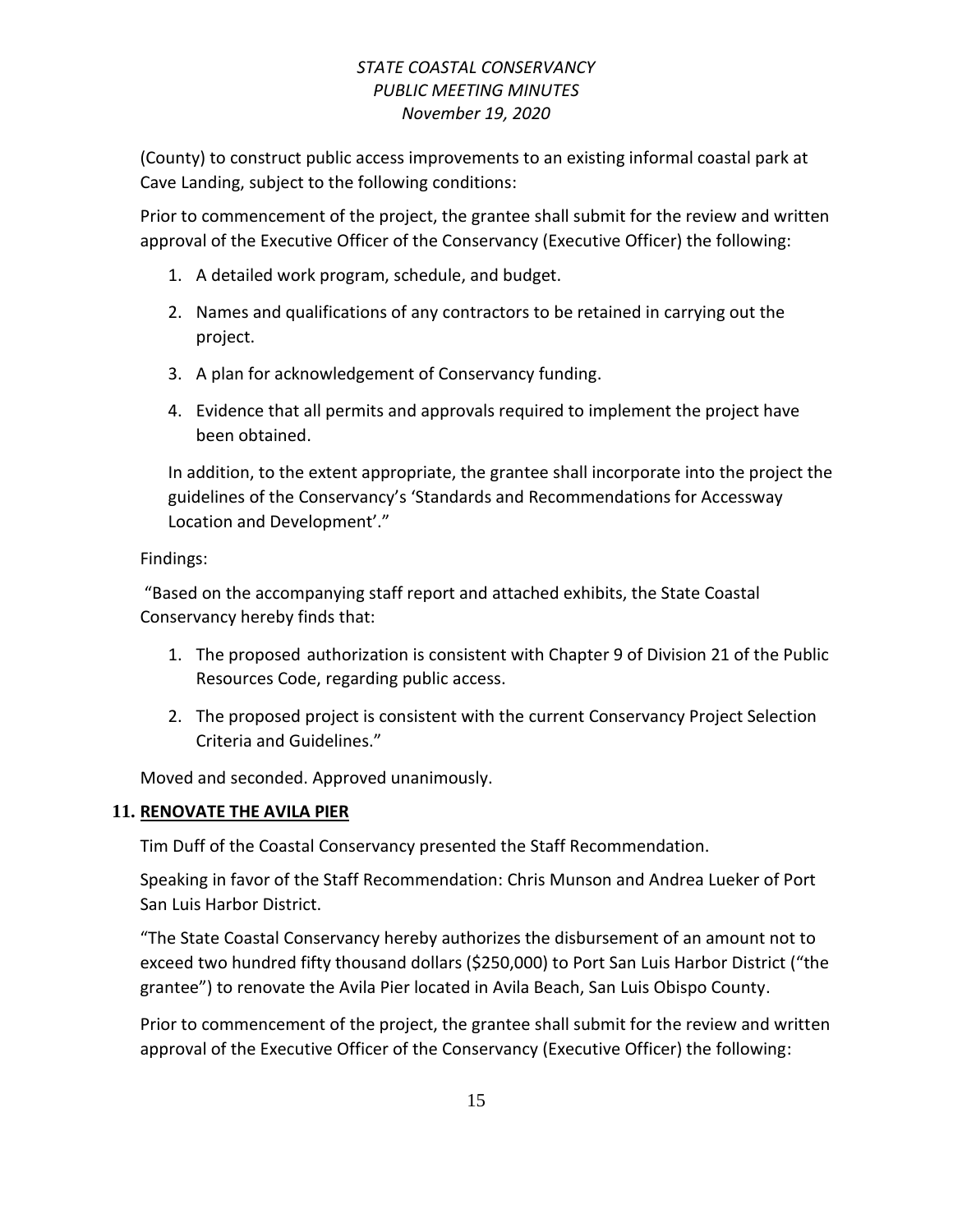- 1. A detailed work program, schedule, and budget.
- 2. Names and qualifications of any contractors to be retained in carrying out the project.
- 3. A plan for acknowledgement of Conservancy funding.
- 4. Evidence that all permits and approvals required to implement the project have been obtained.
- 5. In addition, to the extent appropriate, the grantee shall incorporate the guidelines of the Conservancy's 'Standards and Recommendations for Accessway Location and Development'."

#### Findings:

"Based on the accompanying staff report and attached exhibits, the State Coastal Conservancy hereby finds that:

- 1. The proposed authorization is consistent with Chapter 9 of Division 21 of the Public Resources Code, regarding public access.
- 2. The proposed project is consistent with the current Conservancy Project Selection Criteria and Guidelines."

#### **SAN FRANCISCO BAY AREA**

#### **12. TERMINAL FOUR WHARF REMOVAL PROJECT**

Marilyn Latta of the Coastal Conservancy presented the Staff Recommendation.

Speaking in favor of the Staff Recommendation: Lina Velasco and Craig Murray of the City of Richmond

Resolution:

"The State Coastal Conservancy hereby authorizes the disbursement of up to \$3,000,000 to the City of Richmond for final design and implementation of the Terminal Four Wharf Removal Project near Point San Pablo, Contra Costa County; and adopts the "Mitigated Negative Declaration for the Terminal Four Wharf, Warehouse, and Piling Removal Project" ("MND") and the "Mitigation Monitoring and Reporting Program for the Terminal Four Wharf, Warehouse, and Piling Removal Project," attached as Exhibits 4 and 5 to the accompanying staff recommendation.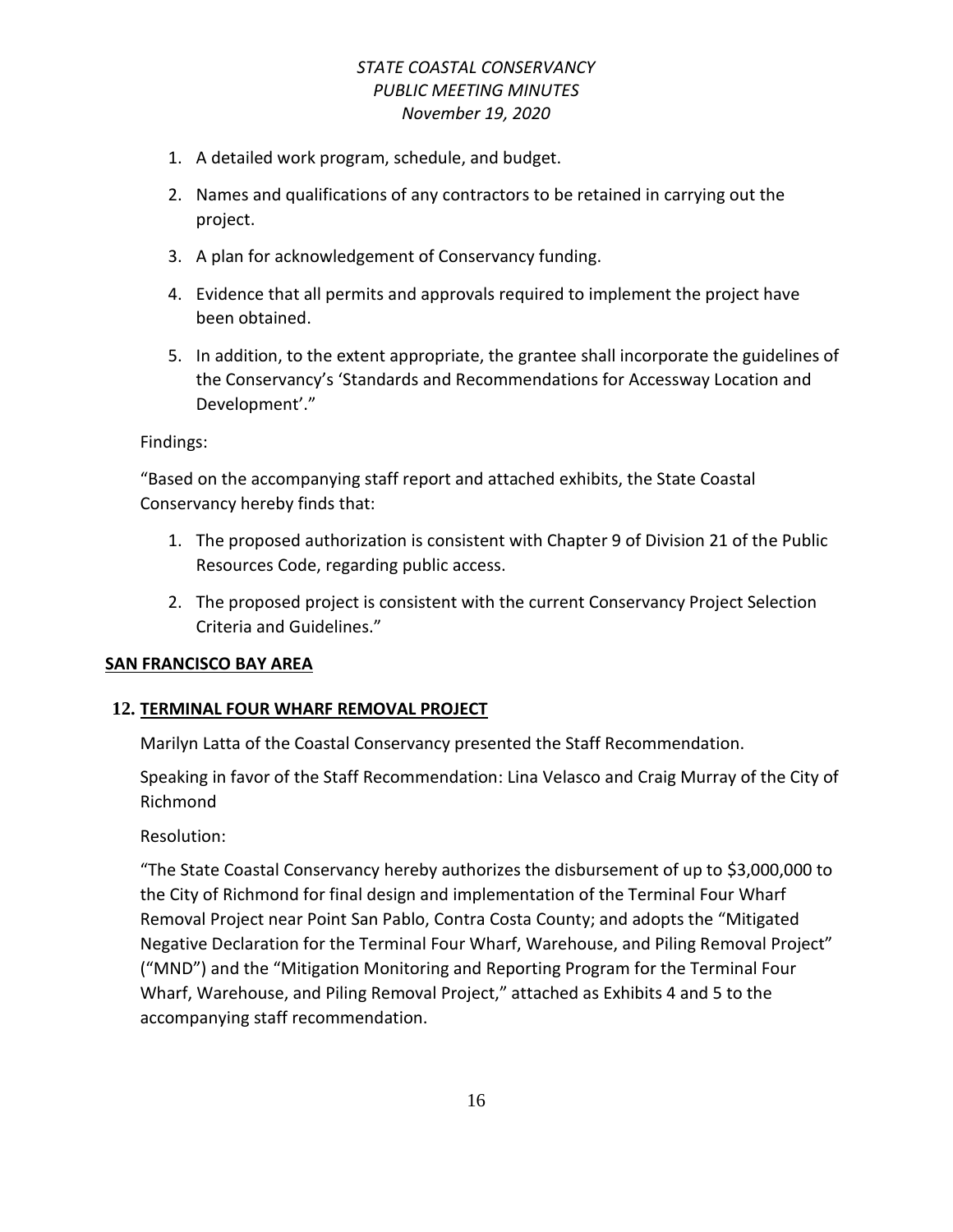Prior to the disbursement of any funds, the City of Richmond shall submit for the review and written approval of the Conservancy's Executive Officer:

- 1. A work program, budget, schedule, and the names of any contractors to be employed in carrying out the work.
- 2. Evidence that all required permits and approvals have been obtained for the proposed project.

In carrying out the proposed project, the City of Richmond shall comply with all applicable mitigation and monitoring measures that are required by any permit or approval and with all measures that are identified in the MND adopted by the Conservancy."

Findings:

"Based on the accompanying staff report and attached exhibits, the State Coastal Conservancy hereby finds that:

- 1. The proposed authorization is consistent with Chapter 4.5 of Division 21 of the Public Resources Code, regarding the resource goals of the San Francisco Bay Area Conservancy Program.
- 2. The proposed project is consistent with the current Conservancy Project Selection Criteria and Guidelines.
- 3. The Conservancy has considered the "Terminal Four Wharf, Warehouse, and Piling Removal Project Initial Study/Mitigated Negative Declaration" (MND), attached to the accompanying staff recommendation as Exhibit 5, and any comments received, and finds that, on the basis of the whole record, the proposed project avoids, reduces or mitigates any possible significant environmental effect of the proposed project and there is no substantial evidence that the proposed project, as mitigated, will have a significant effect on the environment, as defined in 14 California Code of Regulations Section 15382. The MND represents the Conservancy's independent judgment and analysis."

Moved and seconded. Approved unanimously

# **13. CODORNICES CREEK RESTORATION PROJECT**

Laura Cholodenko of the Coastal Conservancy presented the Staff Recommendation. Resolution: